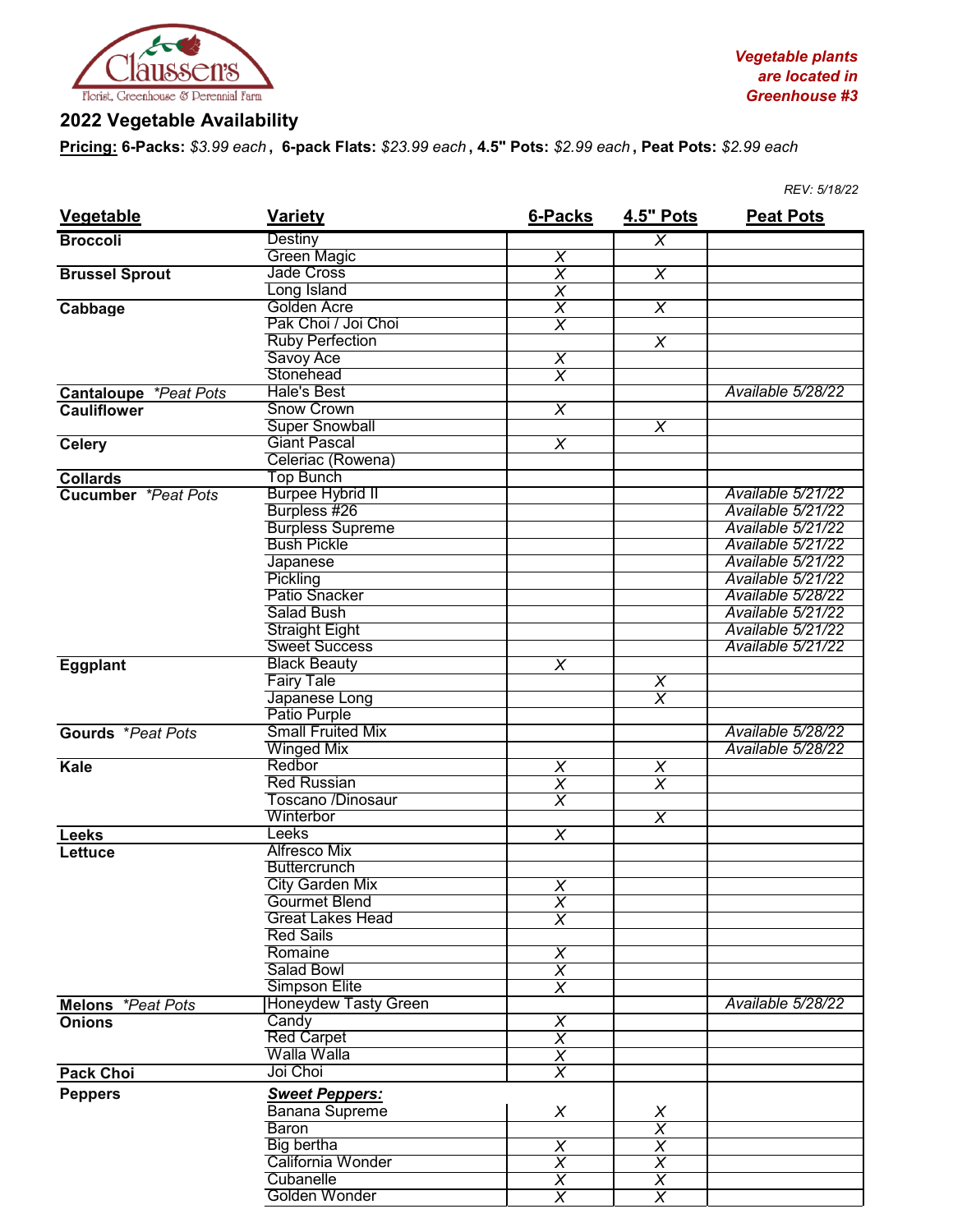

## **2022 Vegetable Availability**

**Pricing: 6-Packs:** *\$3.99 each* **, 6-pack Flats:** *\$23.99 each* **, 4.5" Pots:** *\$2.99 each* **, Peat Pots:** *\$2.99 each*

|                            |                             |                         |                           | REV: 5/18/22      |
|----------------------------|-----------------------------|-------------------------|---------------------------|-------------------|
| <b>Vegetable</b>           | <b>Variety</b>              | 6-Packs                 | <b>4.5" Pots</b>          | <b>Peat Pots</b>  |
|                            | Gypsy                       | X                       | X                         |                   |
|                            | Hungarian Wax- Sweet Banana | $\overline{\sf x}$      |                           |                   |
|                            | New Ace                     | $\overline{\mathsf{x}}$ | X                         |                   |
|                            | <b>North Star</b>           | $\overline{\mathsf{x}}$ | $\overline{\chi}$         |                   |
|                            | <b>Orange Blaze</b>         | $\overline{\sf x}$      | $\overline{\chi}$         |                   |
|                            | Patio Red Bell              |                         |                           |                   |
|                            | Pepperoncini                | $\overline{\mathsf{x}}$ | X                         |                   |
|                            | <b>Purple Beauty</b>        | $\overline{\chi}$       | $\overline{\chi}$         |                   |
|                            | Red                         | $\overline{\chi}$       | $\overline{X}$            |                   |
|                            | Redskin                     | $\overline{\chi}$       | $\overline{\chi}$         |                   |
|                            | <b>Yolo Wonder Red Bell</b> | $\overline{\chi}$       | $\overline{X}$            |                   |
|                            | <b>Hot Peppers:</b>         |                         |                           |                   |
|                            | Anaheim Chili               |                         |                           |                   |
|                            | <b>Caribbean Red</b>        | $\frac{X}{X}$           | $\frac{X}{X}$             |                   |
|                            | Cayenne Long Slim           | $\overline{\chi}$       | $\overline{\mathsf{X}}$   |                   |
|                            | <b>Cherry Hot</b>           | $\overline{\chi}$       |                           |                   |
|                            | Ghost (Bhut Jolokia)        |                         | $\overline{\mathsf{x}}$   |                   |
|                            |                             | $\overline{\mathsf{x}}$ | $\overline{\mathsf{x}}$   |                   |
|                            | <b>Habanero</b>             | $\overline{\chi}$       | $\overline{\chi}$         |                   |
|                            | Hungarian Hot Wax           | $\overline{\chi}$       |                           |                   |
|                            | <b>Inferno</b>              | $\overline{\mathsf{x}}$ | X                         |                   |
|                            | Jalapeno                    | $\overline{\chi}$       | $\overline{\chi}$         |                   |
|                            | Poblano Ancho               | $\overline{\mathsf{x}}$ | $\boldsymbol{\mathsf{X}}$ |                   |
|                            | Serrano Chili               | $\overline{\chi}$       | $\overline{\chi}$         |                   |
|                            | <b>Super Chili</b>          | $\overline{\chi}$       | $\overline{X}$            |                   |
|                            | <b>Tabasco</b>              | $\overline{\sf x}$      | $\overline{\chi}$         |                   |
|                            | Thai Hot                    |                         |                           |                   |
| <b>Pumpkins</b> *Peat Pots | Howden                      |                         |                           | Avaiable 5/28/22  |
|                            | Jack-O-Lantern              |                         |                           | Available 5/28/22 |
|                            | Jack-Be-Little              |                         |                           | Available 5/28/22 |
|                            | Lumina (White)              |                         |                           | Available 5/28/22 |
|                            | Patio Pumpkin               |                         |                           | Available 5/28/22 |
|                            | <b>Small Sugar Pie</b>      |                         |                           | Available 5/28/22 |
| Squash *Peat Pots          | <b>Winter Squash:</b>       |                         |                           |                   |
|                            | Acorn                       |                         |                           | Available 5/28/22 |
|                            | <b>Blue Hubbard</b>         |                         |                           | Available 5/28/22 |
|                            | <b>Buttercup</b>            |                         |                           | Available 5/28/22 |
|                            | Butternut (early)           |                         |                           | Available 5/28/22 |
|                            | <b>Delicate</b>             |                         |                           | Available 5/28/22 |
|                            | Spaghetti                   |                         |                           | Available 5/28/22 |
|                            | <b>Summer Squash:</b>       |                         |                           |                   |
|                            | Goldrush                    |                         |                           | Available 5/21/22 |
|                            | <b>Golden Glory</b>         |                         |                           | Available 5/21/22 |
|                            | <b>Summer Sunburst</b>      |                         |                           | Available 5/21/22 |
|                            | Sundance Crookneck          |                         |                           | Available 5/28/22 |
| <b>Swiss Chard</b>         | <b>Bright Lights</b>        | $\times$                |                           |                   |
|                            | <b>Fordhook Giant</b>       | $\overline{X}$          |                           |                   |
|                            | Rhubarb                     | $\overline{\chi}$       |                           |                   |
| <b>Tomato</b>              | Beefmaster                  | $\overline{\chi}$       | $\overline{\mathsf{x}}$   |                   |
|                            | <b>Beefsteak</b>            | $\overline{\chi}$       | $\overline{\chi}$         |                   |
|                            | <b>Better Boy</b>           | $\overline{\chi}$       | $\overline{\chi}$         |                   |
|                            | <b>Big Beef</b>             | $\overline{\chi}$       | $\overline{\chi}$         |                   |
|                            | <b>Big Boy</b>              | $\overline{\chi}$       | $\overline{\chi}$         |                   |
|                            | <b>Bush Early Girl</b>      | $\overline{\chi}$       | $\overline{\chi}$         |                   |
|                            | Celebrity                   |                         | $\overline{\mathsf{x}}$   |                   |
|                            |                             | $\overline{X}$          |                           |                   |
|                            | Champion II                 | $\overline{\mathsf{x}}$ | $\overline{X}$            |                   |
|                            | <b>Early Girl</b>           | $\overline{\sf x}$      | $\overline{\chi}$         |                   |